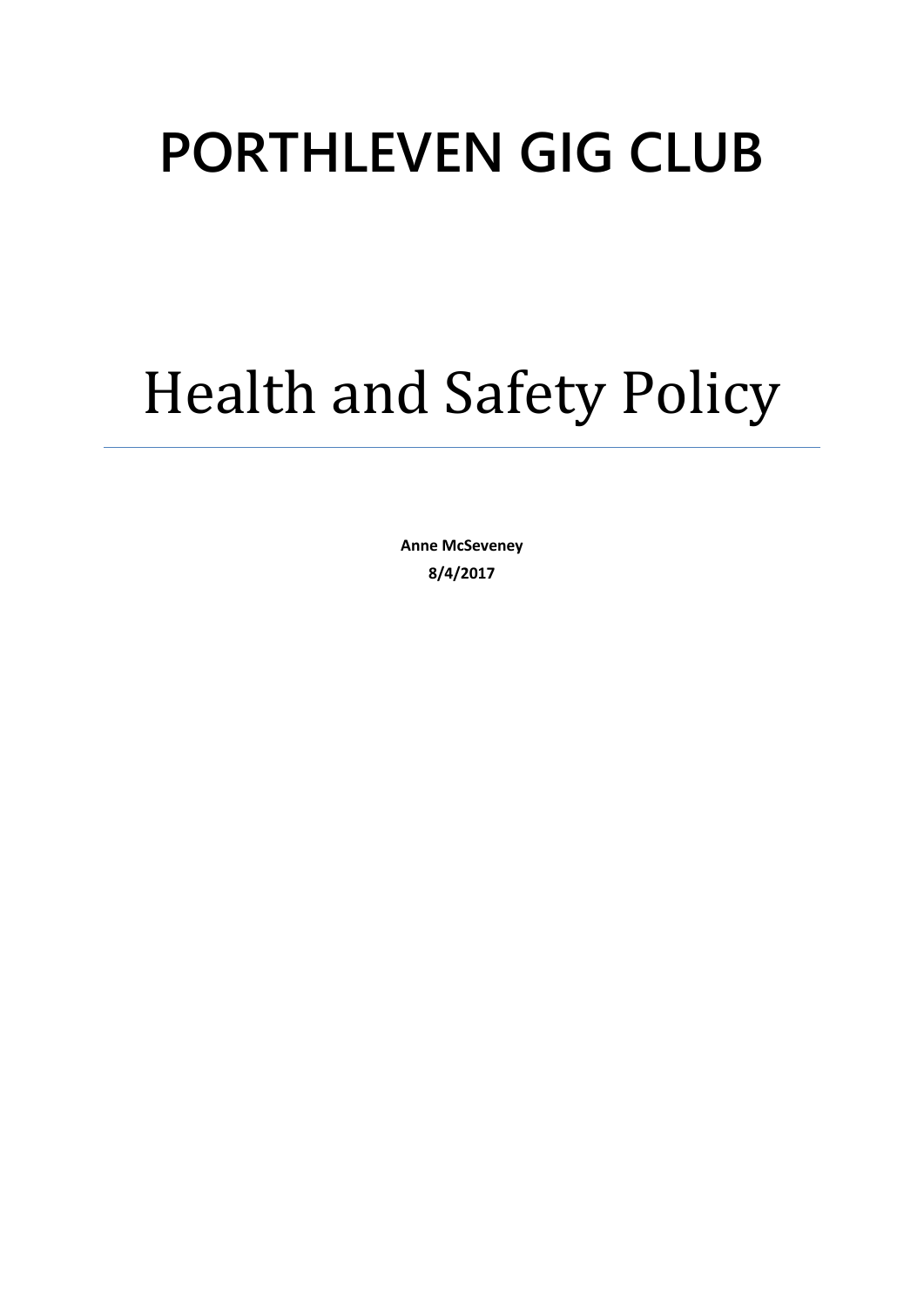Porthleven Gig Club

Health and Safety Policy Statement

#### **Statement of Intent**

Porthleven Gig Club considers health and safety to be the primary consideration in ensuring that the sport of pilot gig rowing can be safely accessible to all. We will ensure that every possible step is taken to protect participants, club members and visitors from risk of injury or ill health, generating a culture that does not tolerate threats to health and safety.

#### **Statement of General Policy**

It is our intent to demonstrate an ongoing commitment to continuous monitoring and improvement of health and safety matters relating to club activities. We will comply with the relevant recommendations as outlined in the CPGA Health Safety and Water Guide ( 2015) and guidelines from British Rowing RowSafe document ( 2017)

There will be on-going communication on health and safety matters, to all those involved in club activities, and we will ensure that every member understands and has committed to their personal responsibilities for ensuring a safe rowing environment.

Health and safety will be integrated into all committee decisions and will be discussed at each committee meeting as a standing agenda item.

### **Responsibilities**

Whilst all club members have a responsibility for the health and safety the overall responsibility for club safety rests with the Safety Officer who will ensure that everyone is actively involved in health and safety, and work with relevant Club Officers to;

Produce and communicate a Club Safety Plan.

Develop, review and communicate Safety Rules for all members and coxes Lead on an annual Safety Audit

Ensure correct reporting procedures are in place to record any incidents or near misses, and modify risk assessments/safety plans in the light of any incident Report on Health and Safety Matters as part of the standing agenda at monthly committee meetings.

Agree safety aspects of rowing coaching to ensure a standard approach from all coxes

Develop a culture of health and safety values and beliefs throughout the club which will result in instinctive safe practices.

### **Safety Rules**

We will ensure safety rules are developed, reviewed and communicated for the following activities. Towing